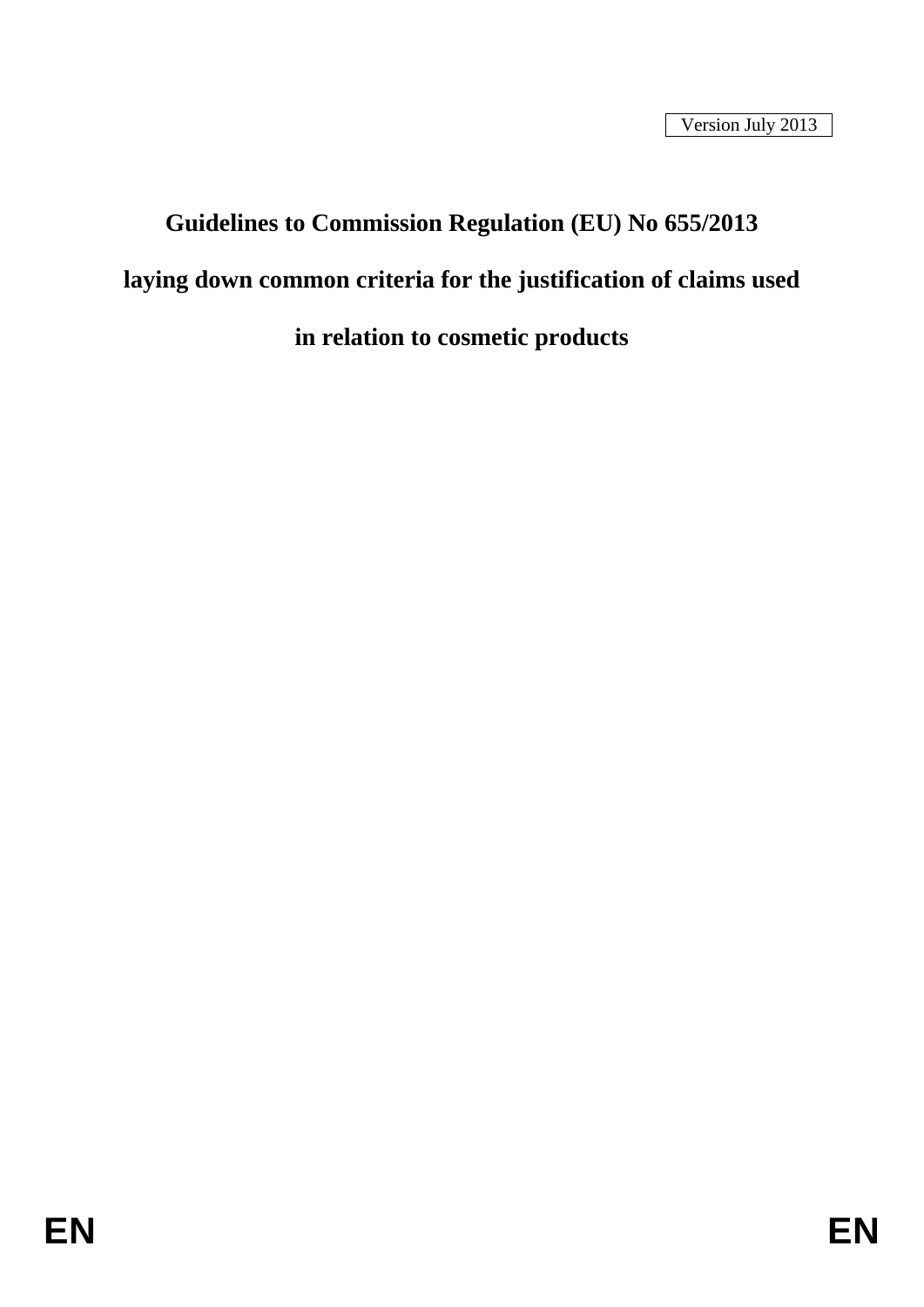The purpose of this document is to provide guidance for the application of Commission Regulation (EU) No 655/2013 laying down common criteria for the justification of claims used in relation to cosmetic products.

Based on Article 20 of Regulation (EC) No 1223/2009 on cosmetic products ('CPR'), Commission Regulation (EU) No 655/2013 established EU harmonised common criteria in order to assess whether or not the use of a claim is justified.

Article 20 of the CPR applies to products that fall within the definition of a cosmetic product under Article 2 of the  $CPR<sup>1</sup>$ . The common criteria only come into play when it has been assessed that the product in question is indeed a cosmetic product. It is for the national competent authorities and national courts to decide on a case-by-case basis which regulatory framework applies.

In order to ensure harmonisation across the single market as regards qualification of products, various guidance documents have been produced by the European Commission on the delimitation between cosmetic products and other product categories (e.g. between cosmetics and medicines<sup>2</sup>, between cosmetics and biocidal products<sup>3</sup>, and between cosmetics and other products<sup>4</sup>) in order to determine whether the product falls within the definition given in Article 2. In particular, the presentation of the product<sup>5</sup> (including all communication mediums) and the manufacturer's intended purpose must ensure that the cosmetic product falls within the definition laid down in Article 2 of the CPR.

The Commission adopted recommendations on the efficacy of sunscreen products and related claims<sup>6</sup> which were inspired by the same principles as those illustrated in Commission Regulation (EU) No 655/2013.

In accordance with Article 5 of the CPR, the responsible person must ensure compliance with Article 20 of the CPR and with the common criteria set out in Commission Regulation (EU) No 655/2013.

According to Article 6(1) of the CPR, distributors also have a duty to act with due care, in the context of their activities. Distributors should translate any claim provided by the responsible person in a way that keeps the essence of the claim, otherwise they become the responsible person under Article 4(6) of the CPR. For this purpose, close cooperation between the responsible person and distributor should be encouraged.

<u>.</u>

<sup>1</sup> According to Article 2 of the CPR a cosmetic product is 'any substance or mixture intended to be placed in contact with the external parts of the human body (epidermis, hair system, nails, lips and external genital organs) or with the teeth or the mucous membranes of the oral cavity with a view exclusively or mainly to cleaning them, perfuming them, changing their appearance, protecting them, keeping them in good condition or correcting body odours'. <sup>2</sup> Guidance document on the demarcation between the Cosmetic Products Directive 76/768/EEC and the Medicinal Products

Directive 2001/83/EC as agreed between the Commission services and the competent authorities of the Member States.<br><sup>3</sup> Guidance document of the Commission services and the competent authorities of the Member States on the borderline

between Directive 98/8/EC concerning the placing on the market of biocidal products and Directive 76/768/EEC concerning cosmetic products, Version 2002/2003, revision 1 of 24 May 2004.

<sup>&</sup>lt;sup>4</sup> Manual on the scope of application of the Cosmetic Products Directive 76/768/EEC (Art. 1(1) of the Directive) Version 5.0,

June 2009.<br><sup>5</sup> See also Directive 87/357/EEC on products which, appearing to be other than they are, endanger the health or safety of

consumers. <sup>6</sup> Commission Recommendation 2006/647/EC of 22 September 2006.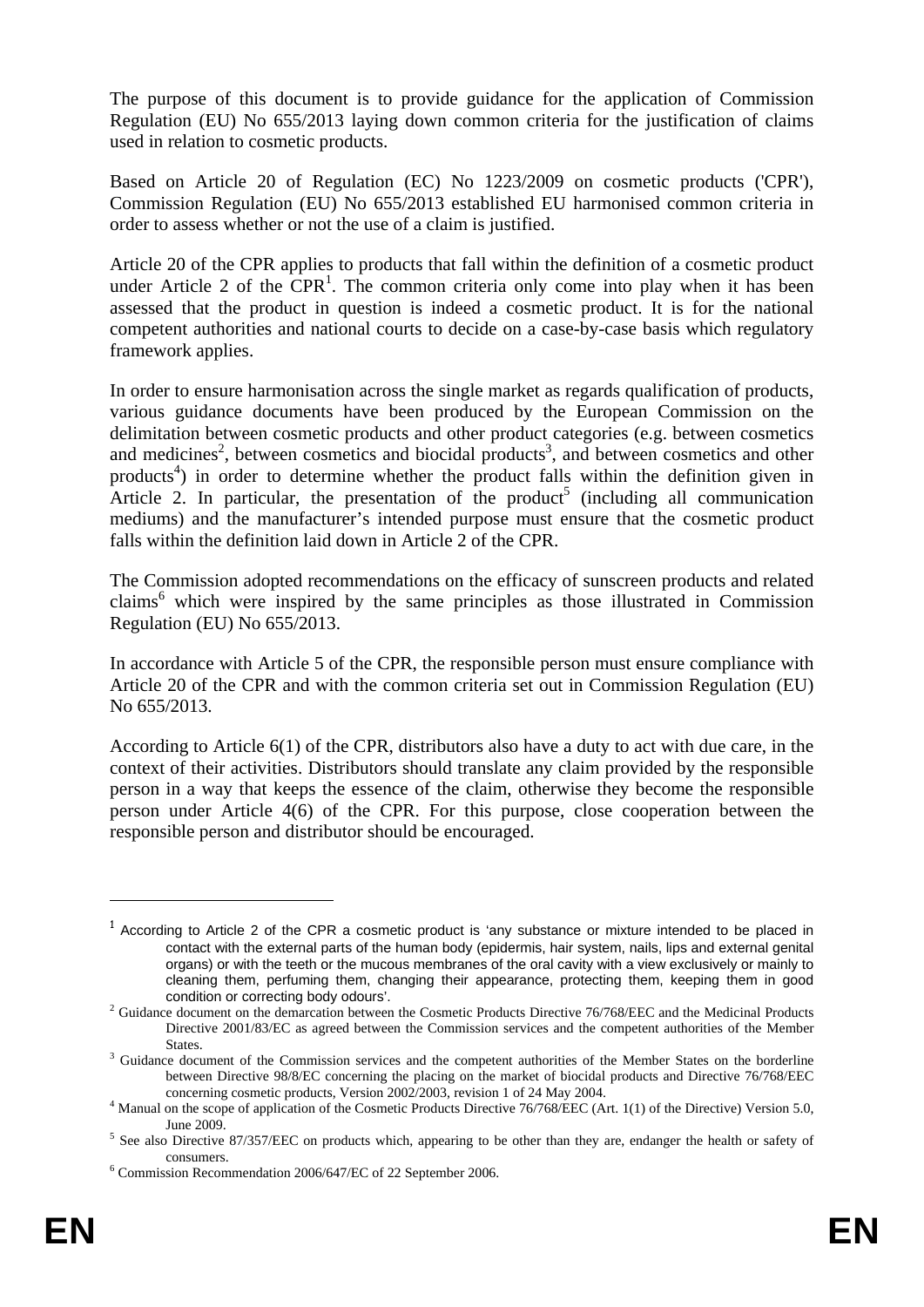Whilst ensuring that the same principles are respected throughout the EU, the common criteria are not aimed at defining and specifying the wording that can be used for cosmetic product claims. Nevertheless, the responsible person has a duty to ensure that the wording of the message communicated is in compliance with the common criteria and is consistent with the documentation in his possession for supporting the claim. If a company adapts a claim to the extent that the primary function of the notified product<sup>7</sup> is changed, it should be considered as a different product.

In accordance with Article 22 of the CPR, Member States' competent authorities shall monitor compliance with Commission Regulation (EU) No 655/2013 via in-market controls of the cosmetic products made available on the market, including the appropriateness and relevance of the supporting evidence for justifying the use of claims. A common approach at Union level will facilitate administrative cooperation between the competent authorities of the Member States and prevent distortions in the internal market.

In specific cases, where the common criteria may not provide an adequate and sufficiently detailed framework for the protection of consumers and professionals from misleading claims, additional common criteria for specific types of claims should be elaborated.

Annex I to this guidelines provides a detailed description of the common criteria established by Commission Regulation (EU) No 655/2013, including illustrative and non-exhaustive examples of claims.

Annex II to this guidelines provides for best practices specifically related to the type of evidential support used for the justification of cosmetic claims.

<sup>&</sup>lt;sup>7</sup> Notified according to Art. 13(1) of Regulation 1223/2009.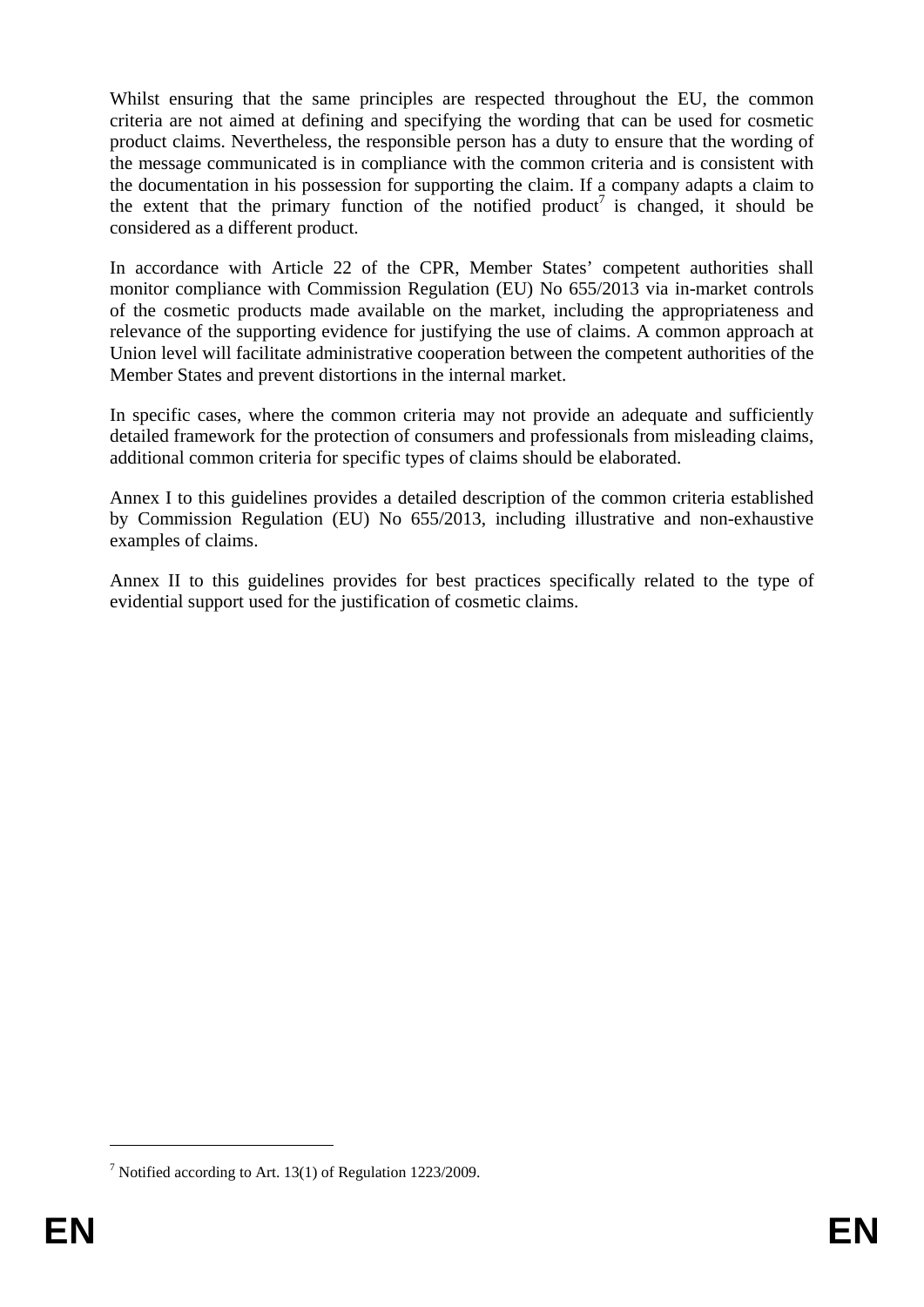## **ANNEX I**

### **Common criteria for claims used in relation to cosmetic products**

According to Commission Regulation (EU) No 655/2013 claims on cosmetic products shall conform to the following common criteria:

- 1. Legal compliance
- 2. Truthfulness
- 3. Evidential support
- 4. Honesty
- 5. Fairness
- 6. Informed decision-making

These common criteria are of equal importance and are further elaborated in the table below.

| Criterion           | Description                                                                                                                                                                                                                                                                                                                                                                                                                                                                                             | Examples of claims (only<br>illustrative and not<br>exhaustive) and remarks                                                                                                |
|---------------------|---------------------------------------------------------------------------------------------------------------------------------------------------------------------------------------------------------------------------------------------------------------------------------------------------------------------------------------------------------------------------------------------------------------------------------------------------------------------------------------------------------|----------------------------------------------------------------------------------------------------------------------------------------------------------------------------|
| Legal<br>compliance | Claims that indicate that the product has been<br>authorised or approved by a competent authority<br>within the Union shall not be allowed since<br>a cosmetic product is allowed on the Union<br>market without any governmental approval.<br>Equally, a CE-mark shall not be applied on<br>cosmetic products as this would make the<br>consumer think that they are under a regulatory<br>regime different from the Cosmetic Product<br>Regulation.<br>The acceptability of a claim shall be based on | The<br>claim 'this product<br>complies with provisions of<br>the EU cosmetics legislation'<br>is not allowed since all<br>products placed on the EU<br>market must comply. |
|                     | the perception of the average end user of<br>a cosmetic product, who is reasonably well-<br>informed<br>and reasonably observent<br>and<br>circumspect, taking into account social, cultural<br>and linguistic fatcors in the market in question.                                                                                                                                                                                                                                                       |                                                                                                                                                                            |
|                     | Claims which convey the idea that a product has<br>a specific benefit when this benefit is mere<br>compliance with minimum legal requirements<br>shall not be allowed.                                                                                                                                                                                                                                                                                                                                  | The claim 'skin care product<br>does<br>not contain hydro-<br>quinone' is not allowed, as<br>hydroquinone is banned by<br>EU cosmetics legislation for<br>this use.        |
| Truthfulness        | Neither the general presentation of the cosmetic<br>product nor individual claims made for the<br>product shall be based on false or irrelevant<br>information.                                                                                                                                                                                                                                                                                                                                         | The claim 'silicone-free' shall<br>not be made if the product<br>contains silicone.                                                                                        |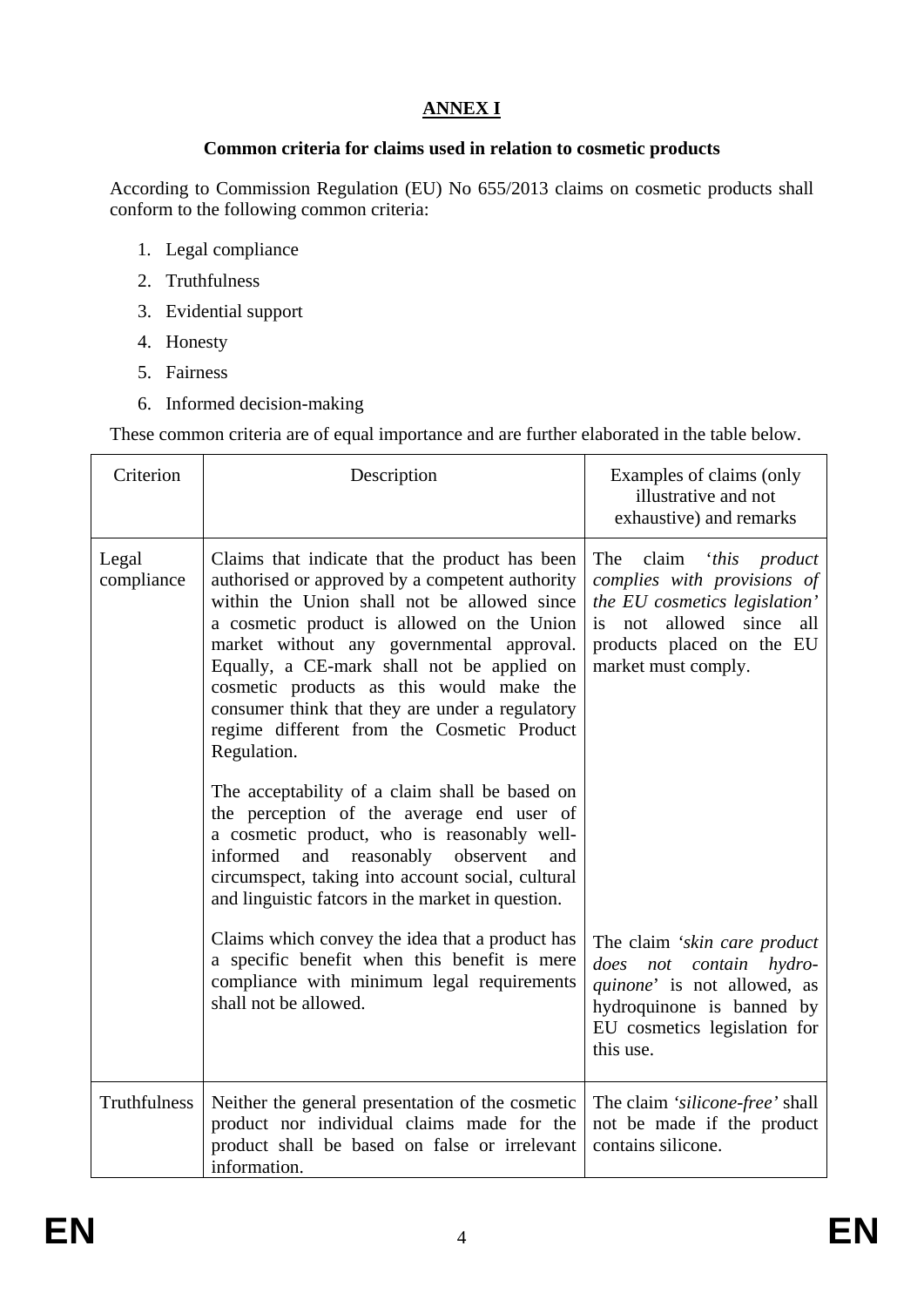|                       |                                                                                                                                                                                                                                                                                                                | claim<br>The<br>$48$ -hour<br>hydration' is not allowed if<br>the set of evidence only<br>supports a shorter period of<br>hydration.                                                       |
|-----------------------|----------------------------------------------------------------------------------------------------------------------------------------------------------------------------------------------------------------------------------------------------------------------------------------------------------------|--------------------------------------------------------------------------------------------------------------------------------------------------------------------------------------------|
|                       | If a product claims that it contains a specific<br>ingredient, the ingredient shall be deliberately<br>present.                                                                                                                                                                                                | Products<br>explicitly<br>or<br>implicitly claiming that they<br>contain honey must actually<br>contain honey, and not only<br>honey flavour, in order to be<br>truthful.                  |
|                       | Ingredient claims referring to the properties of a<br>specific ingredient shall not imply that the<br>finished product has the same properties when it<br>does not.                                                                                                                                            | The<br>claim<br><i>contains</i><br><i>moisturising aloe vera'</i> or<br>prominently picturing aloe<br>vera shall not be made if the<br>product itself<br>has<br>no<br>moisturising effect. |
|                       | Marketing communications shall not imply that<br>expressions of opinions are verified claims<br>unless the opinion reflects verifiable evidence.                                                                                                                                                               |                                                                                                                                                                                            |
| Evidential<br>support | Claims for cosmetic products, whether explicit<br>or implicit, shall be supported by adequate and<br>verifiable evidence regardless of the types of<br>evidential support used to substantiate them <sup>8</sup> ,<br>including where appropriate expert assessments.<br>The responsible person <sup>9</sup> : | Computers are now able to<br>analyse and quantify skin<br>coloration for even skin tone;<br>this can also be done by<br>trained observers using a<br>grading scale.                        |
|                       | - Determines the appropriate and sufficient<br>methodology to be used for claim substantiation.<br>The appropriateness and relevance may be<br>evaluated by the authorities as part of their<br>market surveillance activities.                                                                                | The presentation of results<br>from in vitro or in silico<br>studies should not suggest a<br>result in vivo.                                                                               |
|                       | Determines the appropriate<br>supporting<br>$\qquad \qquad -$<br>evidence. Such evidence can be of different<br>kinds and forms and must be justified where<br>necessary in the product information file $^{10}$ .                                                                                             |                                                                                                                                                                                            |

<sup>&</sup>lt;sup>8</sup> See Annex II<br><sup>9</sup> See Articles 4 and 5 of Regulation (EC) No 1223/2009.

<sup>&</sup>lt;sup>10</sup> See Article 11(2) of Regulation (EC) No 1223/2009, listing the information to be included in the product information file  $(11(2)(d)$ : 'where justified by the nature or the effect of the cosmetic product, proof of the effect claimed for the cosmetic product').

<sup>&</sup>lt;sup>11</sup> See Recommendation 2006/647/EC of 22 September 2006 on the efficacy of sunscreen products and the claims made relating thereto, OJ L 265, 26.9.2006, p. 39.<br><sup>12</sup> See Article 5 of Directive 2005/29/EC ('(...) the common and legitimate advertising practice of making

exaggerated statements or statements which are not meant to be taken literally is not considered as an unfair practice').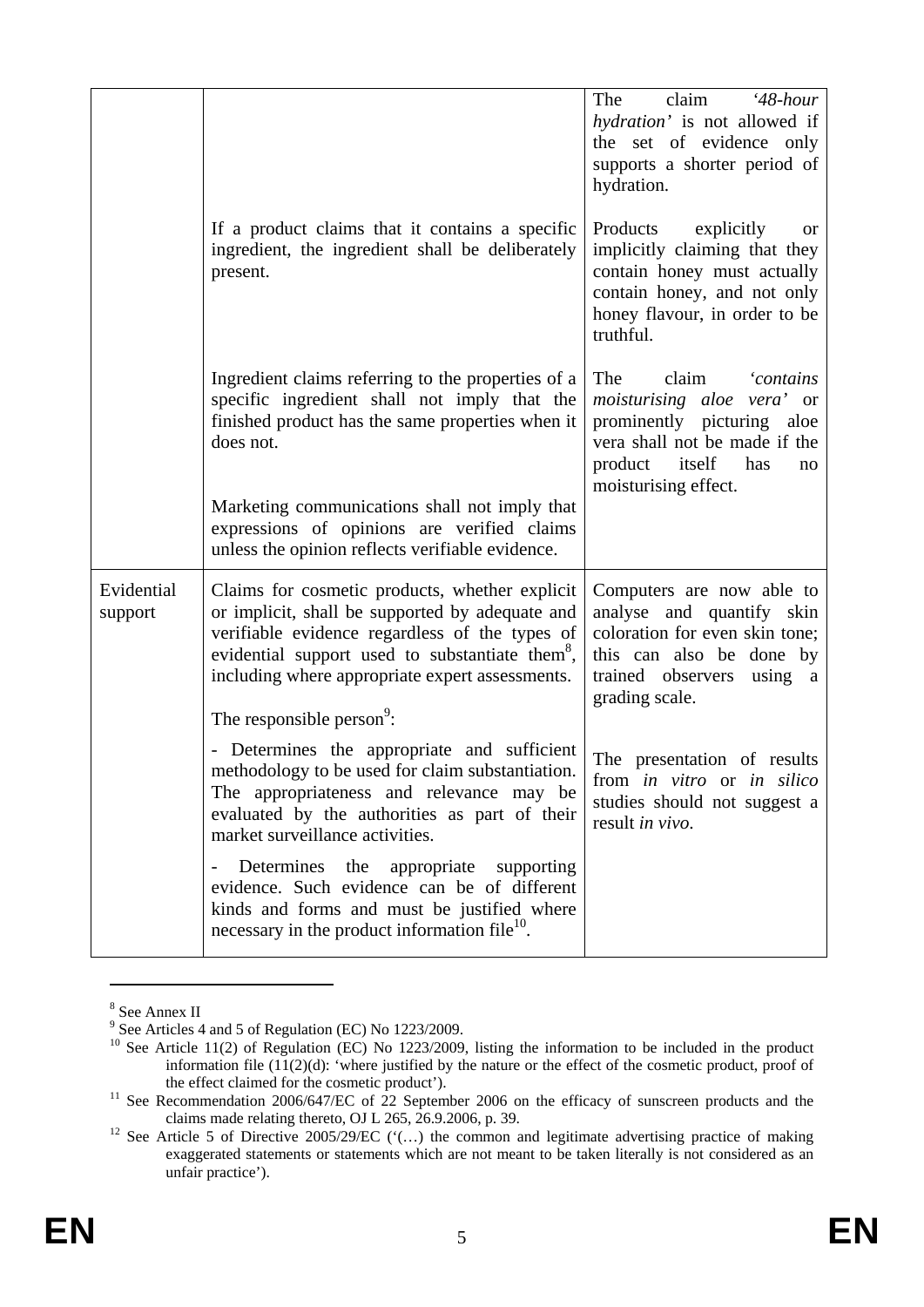|         | - Must hold appropriate and adequate scientific<br>evidence to substantiate the claim made whether<br>explicit or implied, with appropriate support.<br>- May consult an expert who will provide the                                                                          |                                                                                                                                                                     |
|---------|-------------------------------------------------------------------------------------------------------------------------------------------------------------------------------------------------------------------------------------------------------------------------------|---------------------------------------------------------------------------------------------------------------------------------------------------------------------|
|         | appropriate support.<br>- Must ensure that the evidential support is still<br>applicable when the formulation of the product<br>changes.                                                                                                                                      |                                                                                                                                                                     |
|         | Evidence for claim substantiation shall take into<br>account state of the art practices (see Annex II<br>on best practices).                                                                                                                                                  |                                                                                                                                                                     |
|         | Where studies are being used as evidence, they<br>shall be relevant to the product and to the benefit<br>claimed, shall follow well-designed, well-<br>conducted methodologies (valid, reliable and<br>reproducible)<br>and<br>shall<br>respect<br>ethical<br>considerations. |                                                                                                                                                                     |
|         | The level of evidence or substantiation shall be<br>consistent with the type of claim being made, in<br>particular for claims where lack of efficacy may<br>cause a safety problem, e.g. sun protection<br>claims $^{11}$ .                                                   |                                                                                                                                                                     |
|         | Statements of clear exaggeration <sup>12</sup> which are not<br>to be taken literally by the average end user<br>(hyperbole) or statements of an abstract nature<br>shall not require substantiation.                                                                         | A claim 'this perfume gives<br>you wings' is hyperbolic, as<br>no one would take it literally<br>and expect to grow wings.                                          |
|         | A claim extrapolating (explicitly or implicitly)<br>ingredient properties to the finished product<br>shall be supported by adequate and verifiable<br>evidence, such as by demonstrating the presence<br>of the ingredient at an effective concentration.                     |                                                                                                                                                                     |
|         | Assessment of the acceptability of a claim shall<br>be based on the weight of evidence of all<br>information<br>studies,<br>data and<br>available<br>depending on the nature of the claim and the<br>prevailing general knowledge by the end users.                           |                                                                                                                                                                     |
| Honesty | Presentations of a product's performance shall<br>beyond the available supporting<br>not go<br>evidence.                                                                                                                                                                      | million<br>claim<br>The<br>'one<br>this<br>prefer<br>consumers<br><i>product'</i> shall not be allowed<br>if based only on the sale<br>figure of one million units. |
|         |                                                                                                                                                                                                                                                                               | Claims about efficacy shall<br>not be based on electronically<br>manipulated 'before'/ 'after'<br>images if the display is                                          |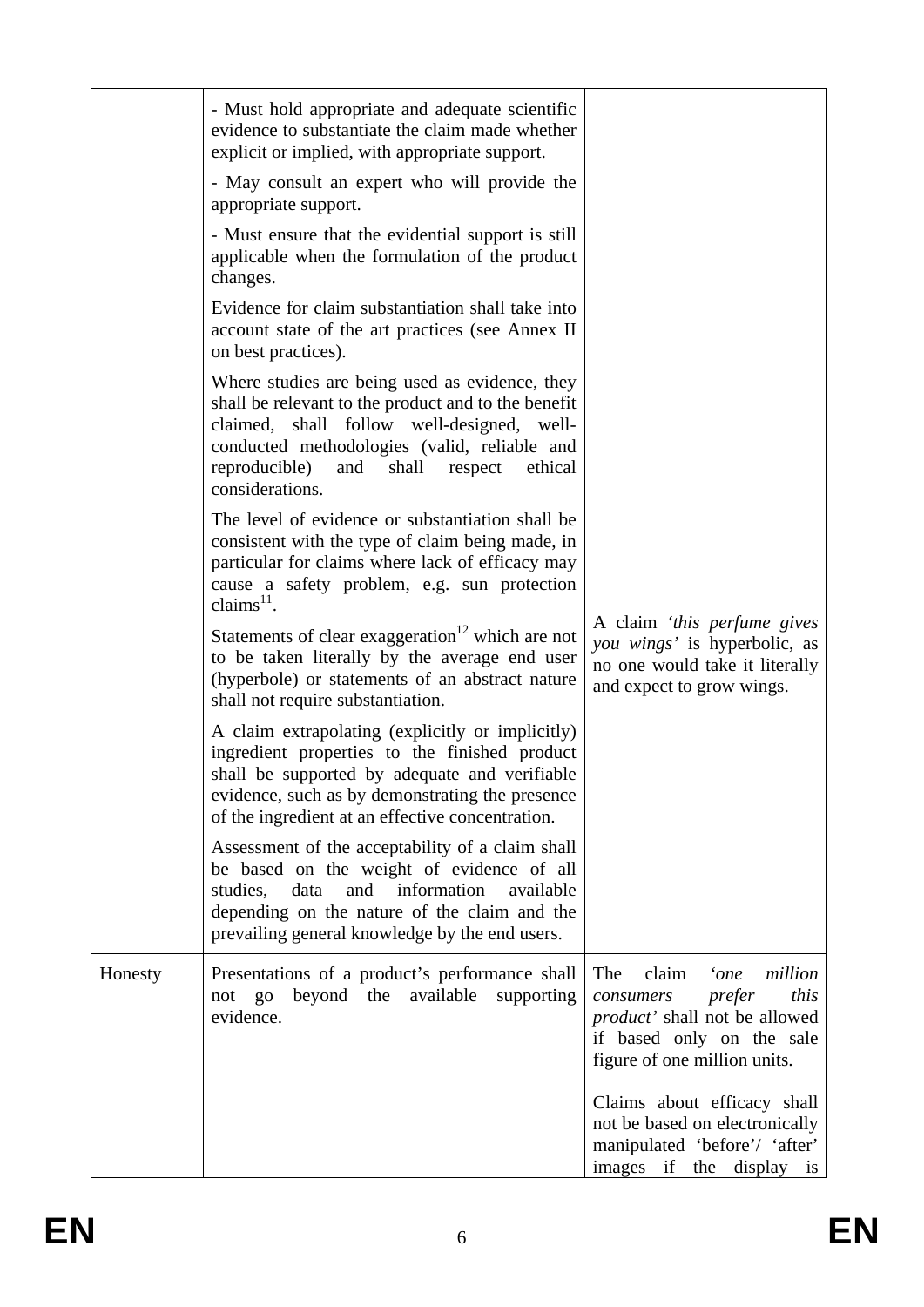|          |                                                                                                                                                                       | misleading<br>the<br>as<br>to<br>performance of the product.                                                                                                                                                                                                                                                              |
|----------|-----------------------------------------------------------------------------------------------------------------------------------------------------------------------|---------------------------------------------------------------------------------------------------------------------------------------------------------------------------------------------------------------------------------------------------------------------------------------------------------------------------|
|          | Claims shall not attribute to the product<br>concerned specific (i.e. unique) characteristics if<br>similar<br>products<br>possess<br>the<br>same<br>characteristics. | Claims<br>about<br>improved<br>properties<br>οf<br>a<br>new<br>formulation shall reflect the<br>actual improvement and shall<br>not be overstated.                                                                                                                                                                        |
|          |                                                                                                                                                                       | Fine<br>fragrances<br>usually<br>contain such a high amount of<br>alcohol that the additional use<br>is<br>of<br>preservatives<br>not<br>necessary. In this case, it<br>would<br>be<br>dishonest<br>to<br>highlight in advertising the<br>fact that a certain<br>fine<br>fragrance does not contain<br>any preservatives. |
|          | If the action of a product is linked to specific<br>conditions such as use in association with other<br>products, this shall be clearly stated.                       | If the claimed performance of<br>a shampoo is based on the<br>combined<br>of<br>that<br>use<br>shampoo<br>with<br>hair<br>a<br>conditioner,<br>this<br>shall<br>be<br>specified.                                                                                                                                          |
| Fairness | Claims for cosmetic products shall be objective<br>and shall not denigrate the competitors, nor shall<br>they denigrate ingredients legally used.                     | A claim 'contrary to product<br>this product does not<br>X,<br>contain ingredient Y which is<br>known to be irritating' shall<br>not be made.                                                                                                                                                                             |
|          |                                                                                                                                                                       | 'Well tolerated as it does not<br>contain mineral oils' is an<br>unfair<br>statement<br>towards<br>other products which<br>are<br>equally well tolerated.                                                                                                                                                                 |
|          |                                                                                                                                                                       | 'Low in allergens because<br>without preservatives' is<br>unfair because it assumes that<br>all<br>preservatives<br>are<br>allergenic.                                                                                                                                                                                    |
|          | Claims for cosmetic products shall not create<br>confusion with the product of a competitor <sup>13</sup> .                                                           | Comparing the effectiveness<br>against wetness of an anti-                                                                                                                                                                                                                                                                |

 $^{13}$  See Article 6 of Directive 2005/29/EC and Article 4 of Directive 2006/114/EC.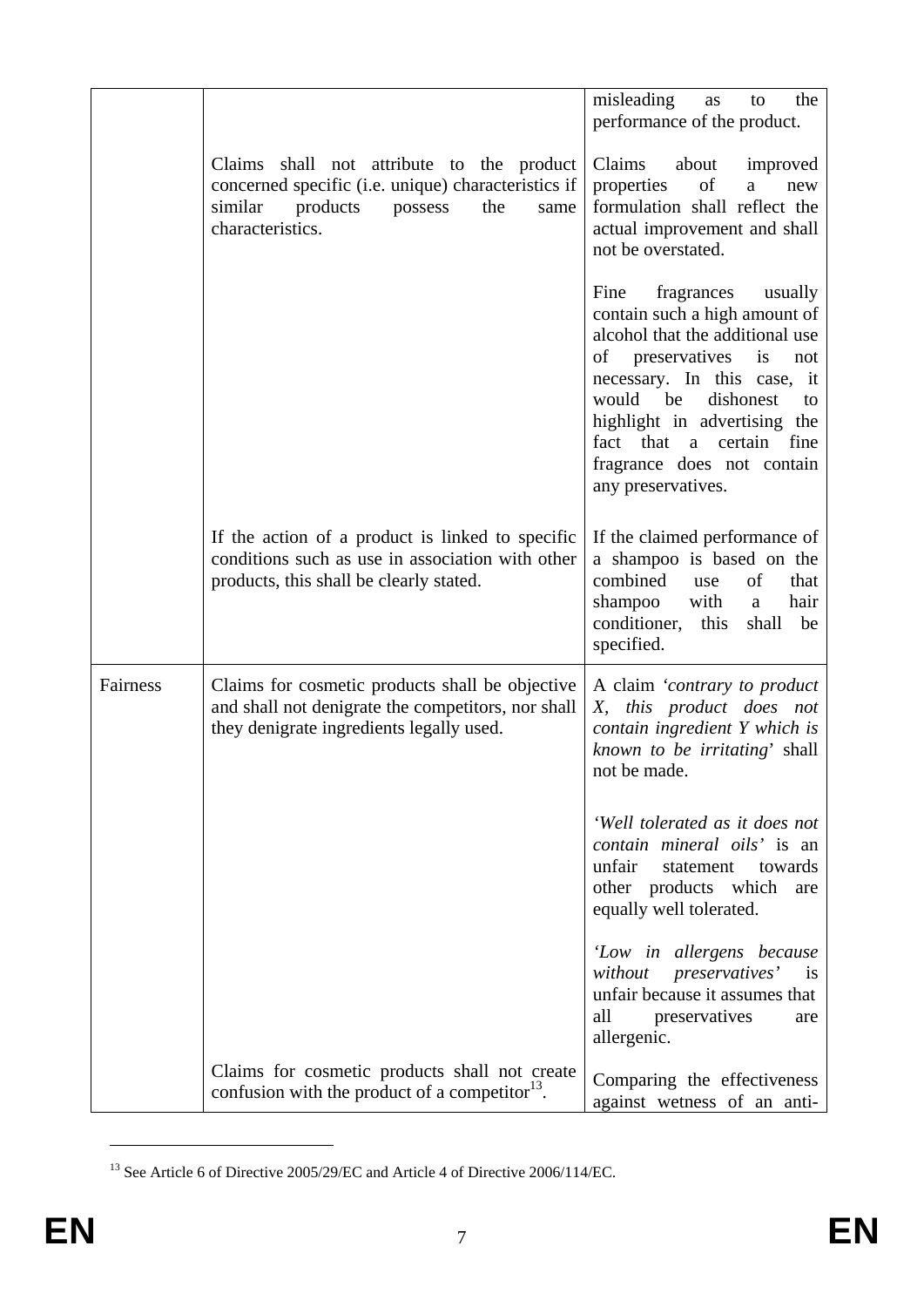|                                 |                                                                                                                                                                                                                                                                                                                                                                                                    | perspirant with<br>the<br>effectiveness against wetness<br>of a deodorant is not fair, as<br>the two are different products<br>with different functions. |
|---------------------------------|----------------------------------------------------------------------------------------------------------------------------------------------------------------------------------------------------------------------------------------------------------------------------------------------------------------------------------------------------------------------------------------------------|----------------------------------------------------------------------------------------------------------------------------------------------------------|
| Informed<br>decision-<br>making | Claims shall be clear and understandable to the<br>average end user.<br>Claims are an integral part of products and shall<br>contain information allowing the average end<br>user to make an informed choice.                                                                                                                                                                                      |                                                                                                                                                          |
|                                 | Marketing communications shall take into<br>account the capacity of the target audience<br>(population of relevant Member States or<br>segments of the population, e.g. consumers of<br>different age and gender, or professionals) to<br>comprehend the communication <sup>14</sup> . Marketing<br>communications shall be clear, precise, relevant<br>and understandable by the target audience. | If the product is targeting<br>professionals, it might be<br>appropriate to use technical<br>language.                                                   |

### **ANNEX II**

### **Best practice for claim substantiation evidence**

<sup>&</sup>lt;sup>14</sup> See Article 5 of Directive 2005/29/EC: commercial practices which are likely to distort the behaviour of a clearly identifiable group of consumers in a way which a trader could reasonably be expected to foresee shall be assessed from the perspective of the average member of that group.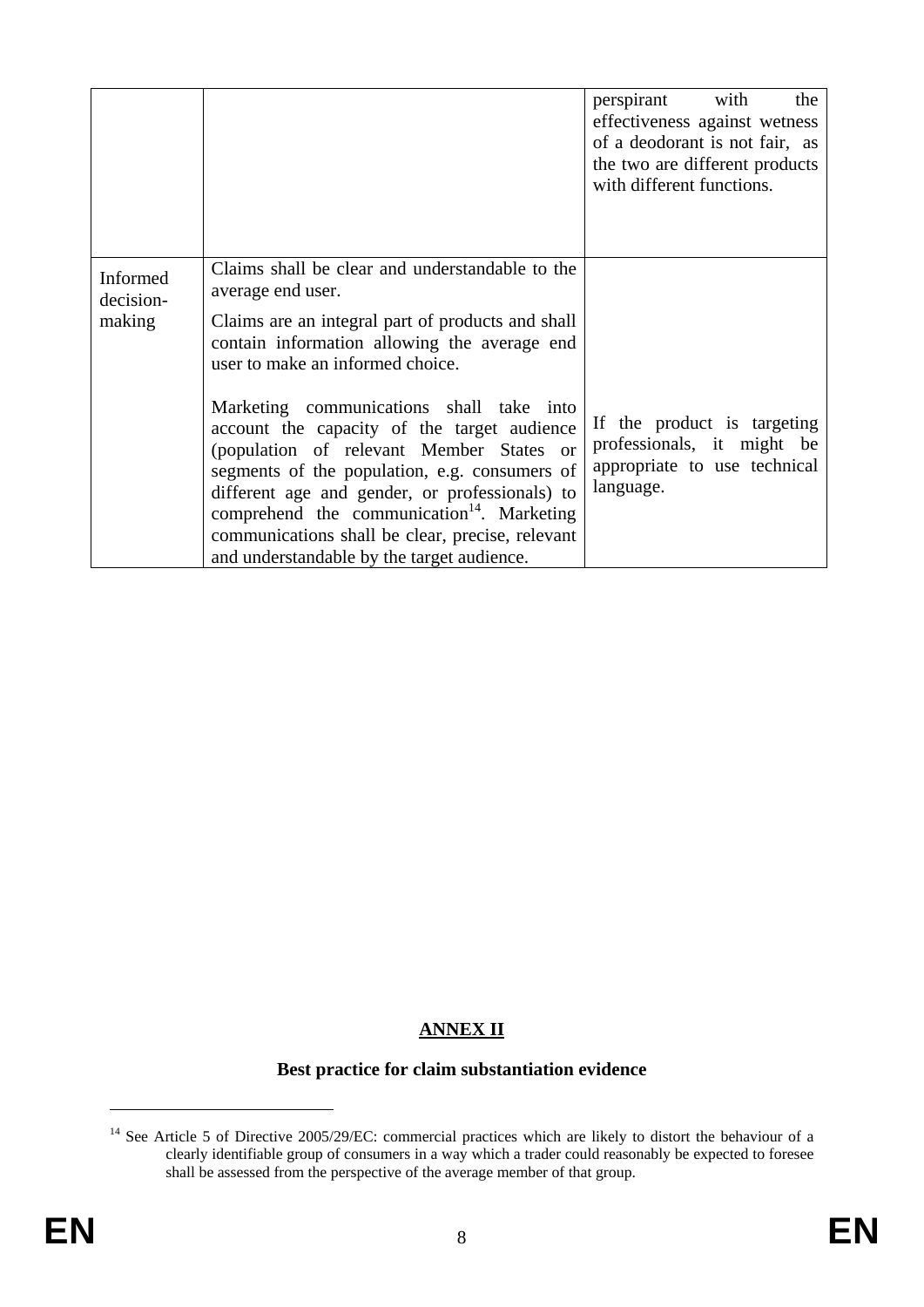Different types of evidential support can be used to substantiate claims. It is usual to substantiate claims by using either experimental studies or consumer perception tests and/or published information or, indeed, a combination of these.

The aim of this annex is to define best practices specifically related to the type of support used.

#### **Best practices applying to experimental studies**

Experimental studies include (but are not limited to) studies *in silico*, *in vitro, ex-vivo,* with instrumental or biochemical methods, studies conducted on volunteers, investigator evaluations, sensory evaluations, etc. Different types of experimental studies can be used to provide data on the performance of cosmetic products. It is useful to take into consideration existing relevant guidelines, e.g. guidelines relating to instrumental clinical techniques, other European or international guidelines or standards (e.g. CEN, ISO, etc.).

Such studies must comprise methods which are reliable and reproducible. The studies shall follow a well-designed and scientifically valid methodology according to best practices. The criteria used for evaluation of product performance shall be defined with accuracy and chosen in accordance with the aim of the test.

The experimental aspect of studies calls for reliance on knowledge and awareness of statistical principles in the design and analysis of the study, e.g. in terms of number of subjects, test samples, etc. This is necessary in order to ensure that the studies achieve scientifically and statistically valid conclusions.

A study protocol must be drawn up and validated in order to enable the study to be conducted and monitored appropriately, thereby ensuring its quality. Whatever the type of study, it is important that the person conducting the study:

- − has the appropriate qualifications;
- − has training and experience in the field of the proposed study; and
- − has high ethical qualities standards and professional integrity.

Test facilities shall maintain a quality assurance system, including standardised operating procedures.

A monitoring system must be set up for each study in order to ensure that the protocol and the operating procedures are correctly followed.

Data processing and the interpretation of results must be fair and shall not overstep the limits of the test's significance. Data recording, transformations and representation in tabular or graphical form shall be transparent or clearly explained, if complex. It shall not be designed to overstate the effect(s) measured. Appropriate statistical analysis of the data shall be performed.

*Ex vivo/in vitro* tests must be conducted under standardised conditions and their protocols must refer to published and/or 'in house' validated methods. Clear descriptions of the methodology will be documented, as well as the statistical analysis of the data. These tests shall be conducted in a controlled environment. To be used as evidence, such tests shall be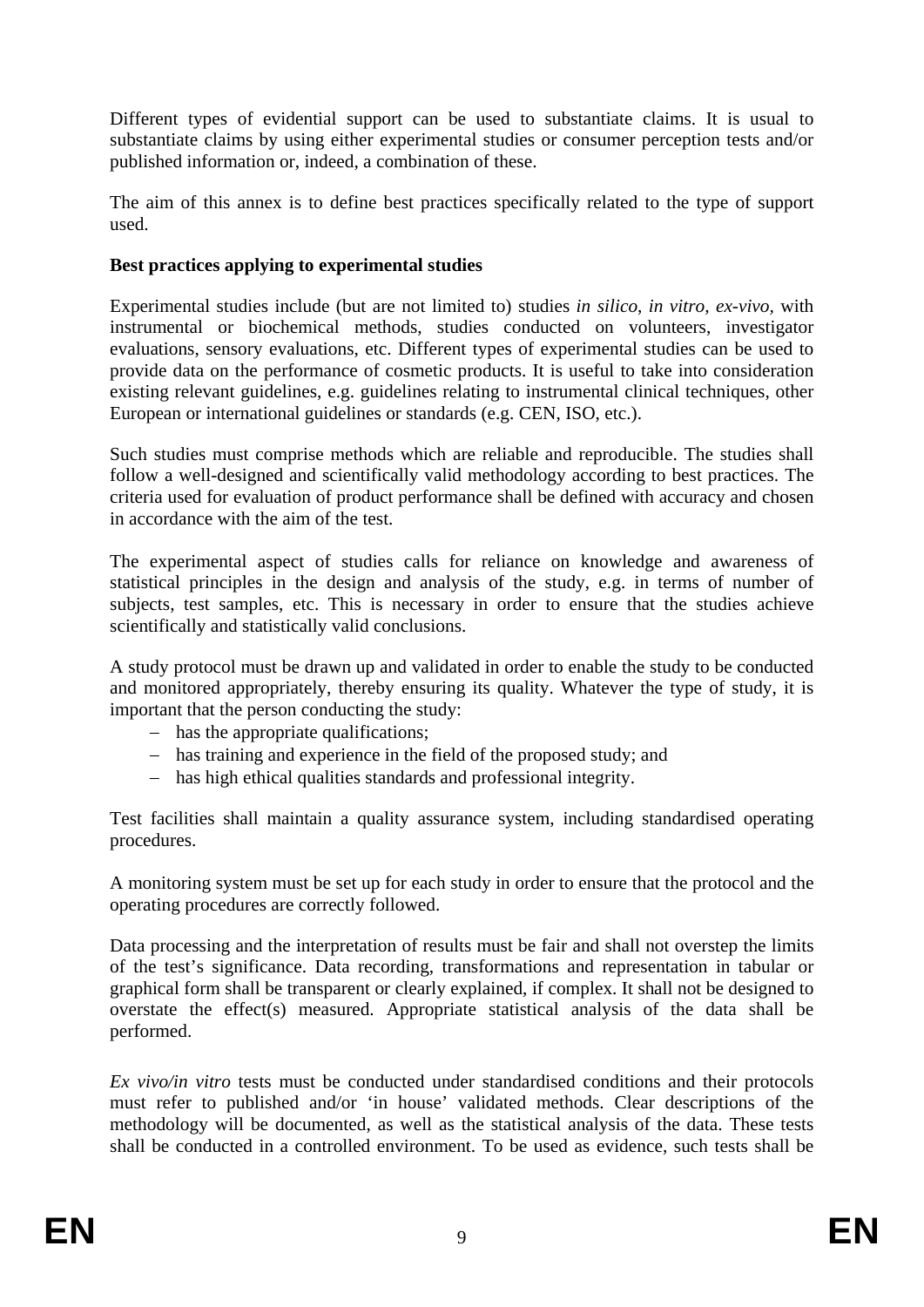predictive of an action or representative of an *in vivo* effect, but studies on humans must validate these predictive effects.

Studies conducted on volunteers must follow ethical principles<sup>15</sup> and products tested shall have been assessed as safe. Human studies shall be conducted on the target population where necessary, and be defined by strict inclusion/exclusion criteria.

Products may bear claims that relate to the nature of experimental studies. Consumer expectations regarding these claims may vary depending, in particular, upon the presentation of the claim and its specific context. However, in all circumstances, consumers will expect that such claims are made only when the effects tested are favourable.

The claim "tolerance tested" means that the product underwent tests under the supervision of a scientifically qualified professional intended to study its tolerance on a target group and that the results of those tests show that the product was well tolerated by this group.

The claim "tested under medical supervision" indicates that the product underwent tests conducted under the supervision of a medically qualified professional, such as a medical doctor or a dentist. Depending on the presentation of the claim, it may, for example, refer to a specific efficacy of the product or to skin tolerance.

The claim "dermatologically tested" implies that the product was tested on humans under the supervision of a dermatologist. Depending on the presentation of the claim, it may, refer to a specific efficacy or tolerance of the product. Consumer self-perceptions studies are not appropriate to support such claims.<sup>16</sup> The same logic would apply to a claim referring to any other medical discipline.

The claim "clinically tested" refers to expertise, process or conditions under which the tests were carried out. "Clinically tested" means that the product was tested on humans under the supervision of a medically qualified professional or another scientifically qualified professional according to a clinical protocol or in a clinical setting.

A report shall be prepared which includes clear identification of the product, enabling establishment of a link to the product available on the market. This report shall also include the study's objective, test schedule and test protocol, presentation of results and their interpretation, statistics, and signature of the person in charge of the study.

#### **Best practice applying to consumer perception tests**

Such tests evaluate consumers' perception of product efficacy and cosmetic properties based on parameters that they can observe or feel.

<sup>&</sup>lt;sup>15, 24</sup> For instance, the principles as stated in the Declaration of Helsinki, adopted by the 18th World Medical Assembly, Helsinki, Finland, 1964, and its subsequent amendments, or national requirements.

<sup>&</sup>lt;sup>16</sup> The use of the claim "dermatologically tested" for cosmetic products was assessed by the European Court of Justice in Case C-99/01. In its decision, the Court clarified that the average consumer's expectation of such a claim is that the product underwent tests intended to study its effects on the skin and that the results of those tests were positive and showed that the product was well tolerated.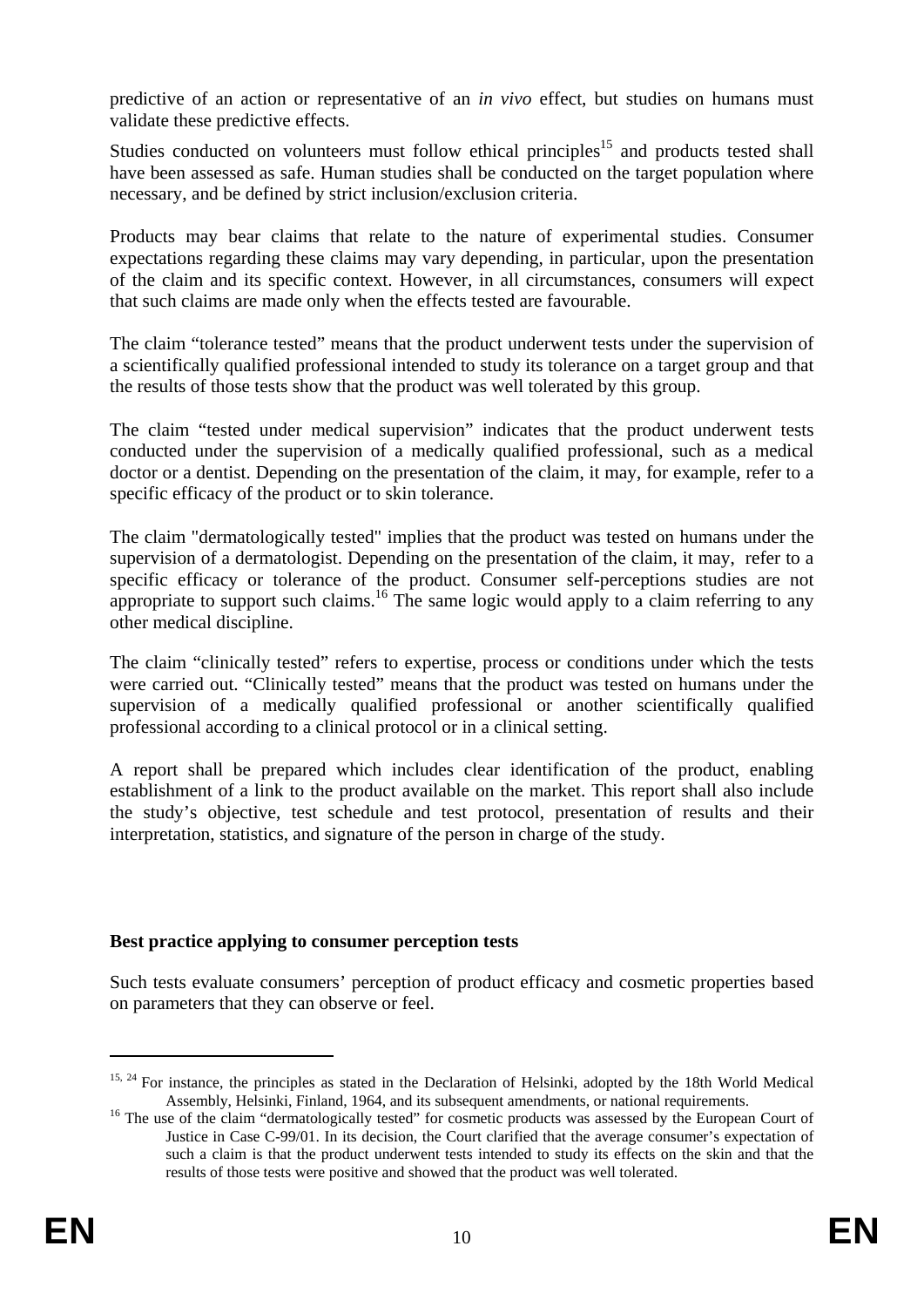The experimental aspect of studies calls for reliance on knowledge and awareness of statistical principles in the design and analysis of the study, e.g. in terms of number of subjects, test samples, etc. This is necessary in order to ensure that the studies achieve scientifically valid conclusions.

A study protocol must be drawn up and validated in order to enable the study to be conducted and monitored appropriately, thereby ensuring its quality.

Studies conducted on consumers must follow ethical principles<sup>24</sup> and products tested shall have been assessed as safe. Human studies shall be conducted on a statistically representative sample of the target population, defined by strict inclusion/exclusion criteria including a clear definition of socio-demographic criteria.

A critical point for the validity of consumer tests is the wording of the questionnaire.

The questions and proposed answers shall be clear enough to be unequivocally understood by participants. The answers scale shall be well balanced (e.g. same number of positive and negative answers (a nominal, ordinal or visual analogical notation scale may be used)) and not capable of influencing the answer.

Special attention shall be paid to the wording of questions for which responses will be used to substantiate the claim: the claim must be directly substantiated by the results related to the relevant question without any questionable interpretation.

Data processing and the interpretation of results must be fair and shall not overstep the limits of the test's significance. Data recording, transformations and representation in tabular or graphical form shall be transparent or clearly explained if complex. It shall not be designed to overstate the effect(s) measured. Appropriate statistical analysis of the data shall be performed.

A report shall be prepared which includes clear identification of the product, enabling establishment of a link to the product available on the market. This report shall also include the study's objective, test schedule and test protocol, presentation of results and their interpretation, statistics, and signature of the person in charge of the study.

#### **Best practice applying to the use of published information**

Published information may include scientific publications, scientific state-of-the-art and market data.

Reference to scientific publications on ingredients or combinations of ingredients to substantiate a claim is acceptable provided that they are relevant to the cosmetic product and the claim made. Particular weight can be given to articles that have been peer-reviewed before being published in the scientific literature where they are open to scrutiny by the scientific community at large.

Market data (e.g. a company's market share within a specific product category in a specific country) may be a legitimate source of information to substantiate claims. Such data shall be relevant to the claim made and representative of the market in question.